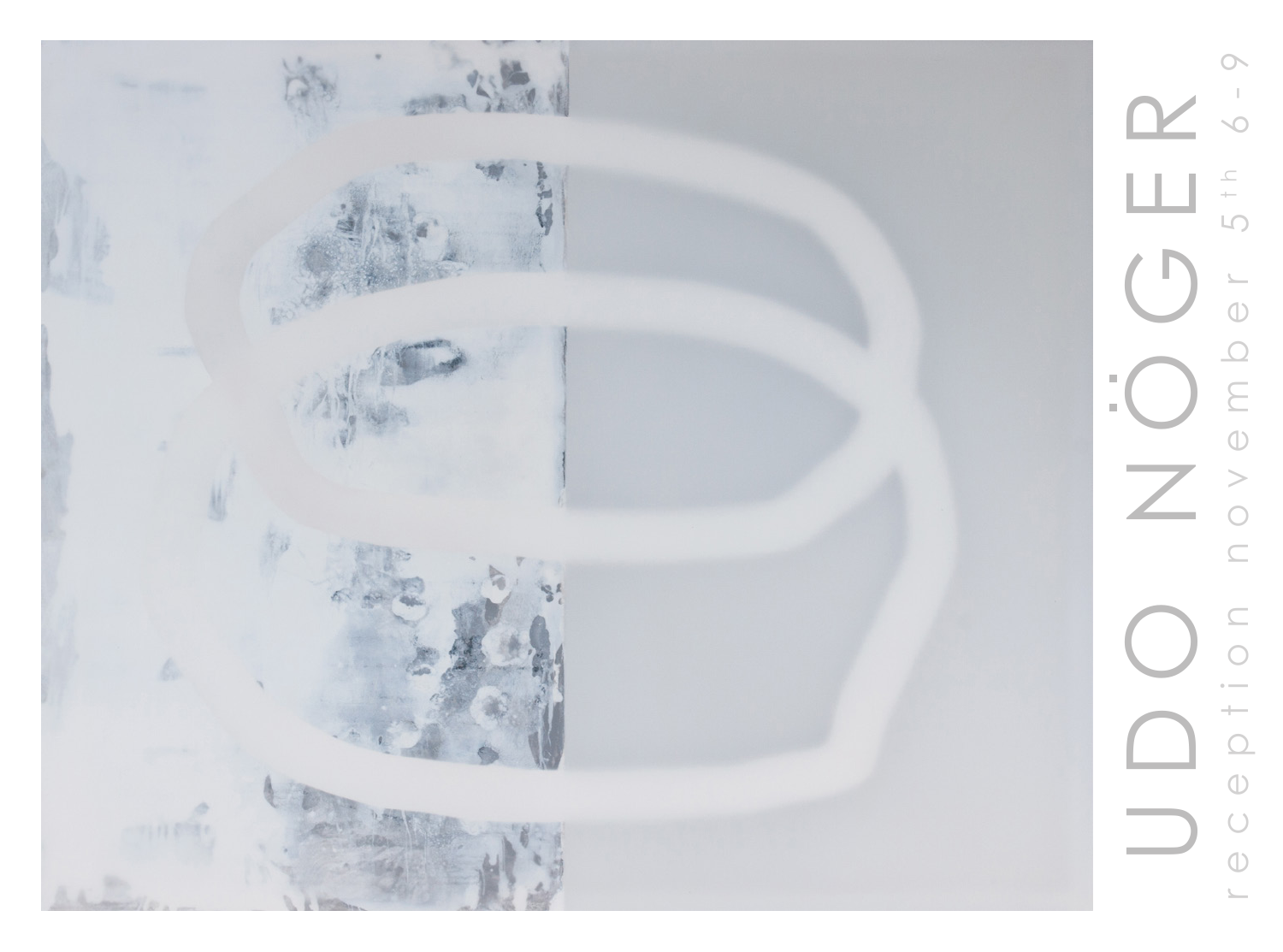## **SUBLIME**

Callan Contemporary is pleased to announce its first solo exhibition of celebrated painter Udo Nöger. Born in Germany and now based in San Diego, Miami, and Geneva, Nöger is known for his luminous abstract paintings, whose primary medium is nothing less than light itself. With his innovative, process-intensive technique, the artist creates powerfully reductivist compositions in a seemingly infinite range of whites and silvery grayscale tones. While the paintings evoke the immaculate austerity of minimalism, they share a closer affinity with the Arte Povera movement of the 1960s and 70s, for Nöger has long been interested in transcending the limitations of the painted canvas and expanding its possibilities. "I had this idea to open up the canvas," he reflects. "For me it's very necessary that I'm not sitting in front of a canvas and filling it up with forms; I'm more interested in the space and the endless possibilities of what's underneath the canvas. I don't need color anymore; I'm using light itself. The light is producing the painting."

Nöger has exhibited internationally, with critically acclaimed shows in cultural capitals such as Paris, Madrid, Vienna, Berlin, Milan, Hong Kong, Toronto, New York, and Los Angeles. His paintings are included in the permanent collections of the Metropolitan Museum of Art (New York), Art Institute of Chicago, Margulies Collection (Miami), Bellagio Hotel (Las Vegas), Haus der Kunst (Munich), Kunsthalle Bielefeld (Bielefeld, Germany), as well as in significant public, private, and corporate collections around the world.

Nöger began his career steeped in the traditions of German neo-expressionist artists such as Anselm Kiefer and George Baselitz, but in the early 1990s he left behind the figure, the heavy layers, and the dark colors that had characterized his early work. Reducing his color palette to an ethereal spectrum of white tones, he began creating artworks in what has become his signature style. For all their seeming spontaneity of gesture and form, the works are meticulously choreographed. Superimposing three to four layers of tautly stretched canvas (dipped in mineral oil to heighten translucency), Nöger embeds painted gestures and cut-out shapes in the central layers, as through a succession of paper-thin screens or theater scrims. This allows light to enter the picture plane and travel through it in three dimensions – glowing, refracting, ricocheting in a veritable dance of light – and then to exit, having shared the journey with the eye of the viewer. Dynamic and elegant in equal measure, the paintings exude a visual charisma and an intense, immaculate beauty.

Richard Speer

## RECEPTION SATURDAY, NOVEMBER 5<sup>TH</sup> 6-9 PM EXHIBITION DATES NOVEMBER 3RD - DECEMBER 31ST, 2016

Front Cover: *Verständnislos 1,* mixed media, canvas, 60" x 72"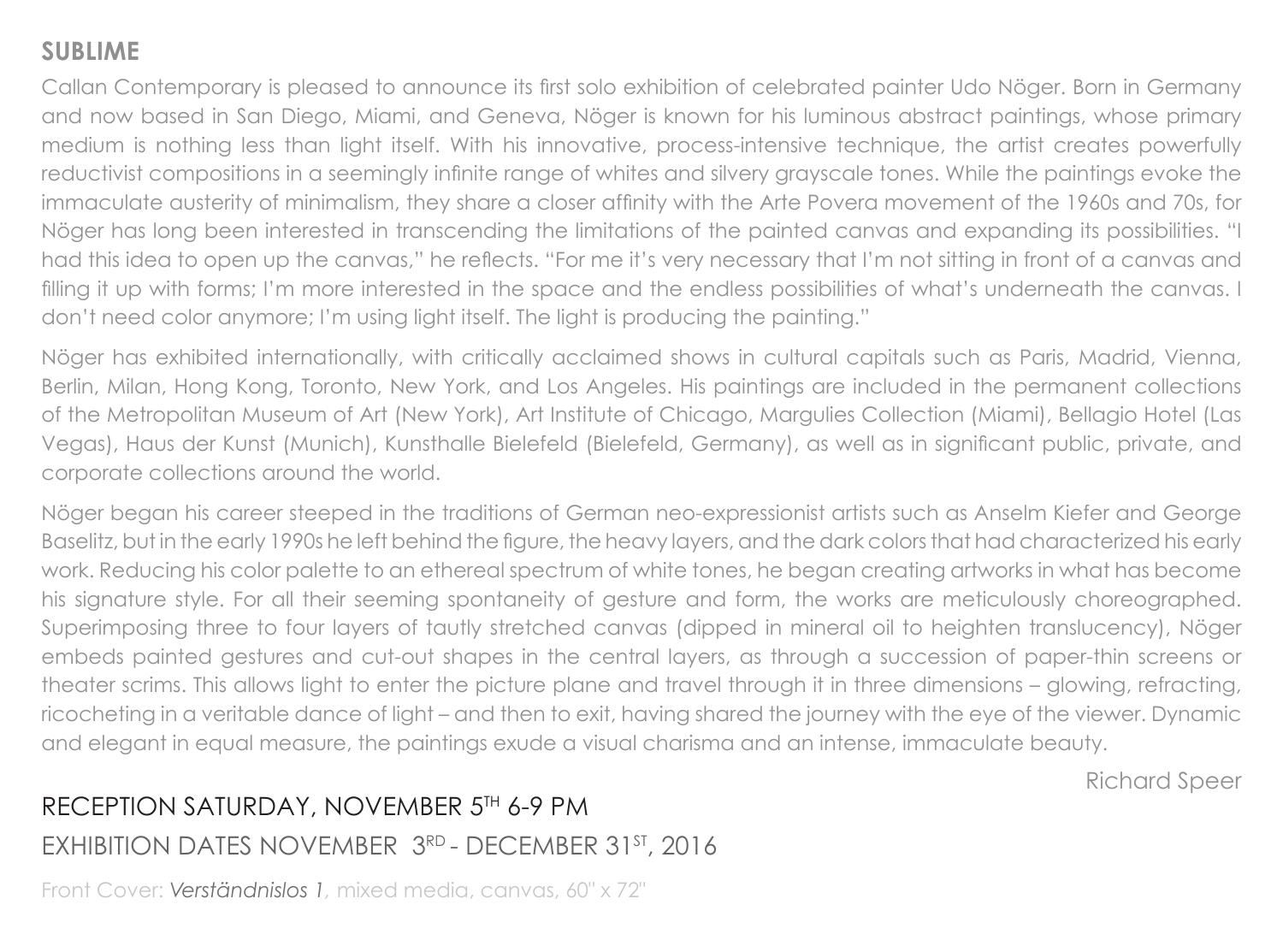

*Zerträumend 6,* mixed media, canvas, 75" x 96"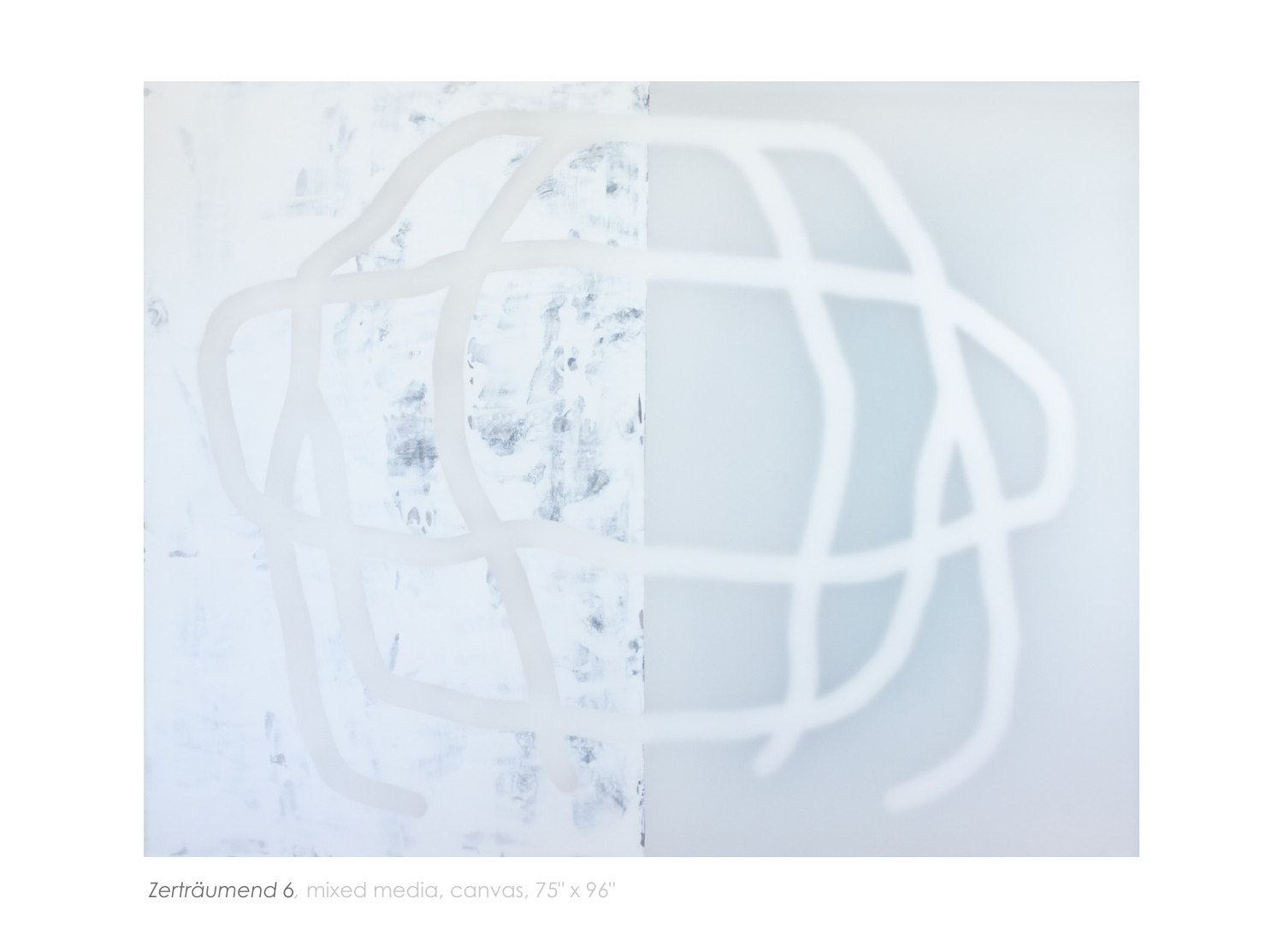

*Innere Farbe,* mixed media, canvas, 97" x 58"

Right:

*Gleichlos 35,* mixed media, canvas, 56" x 40"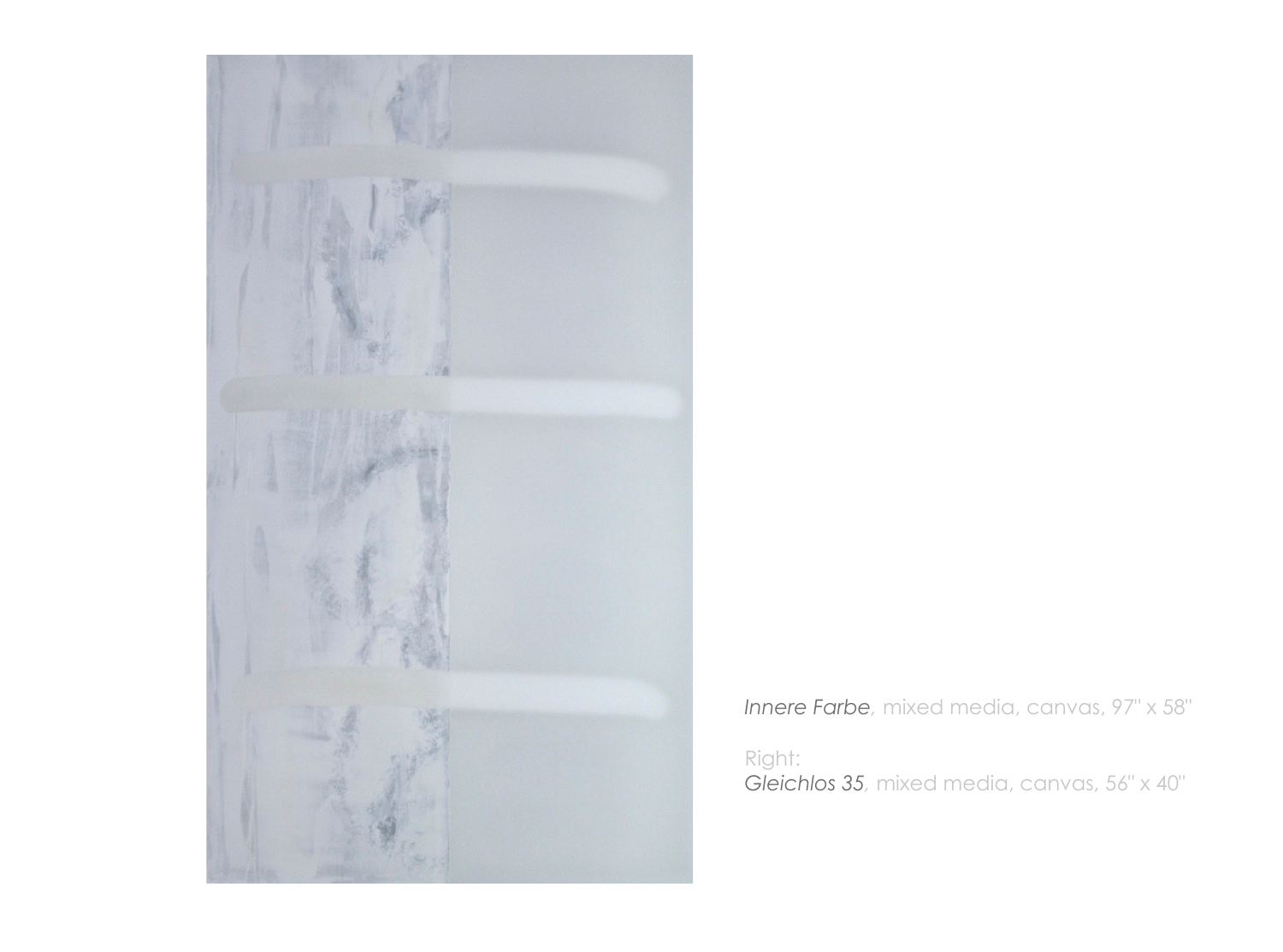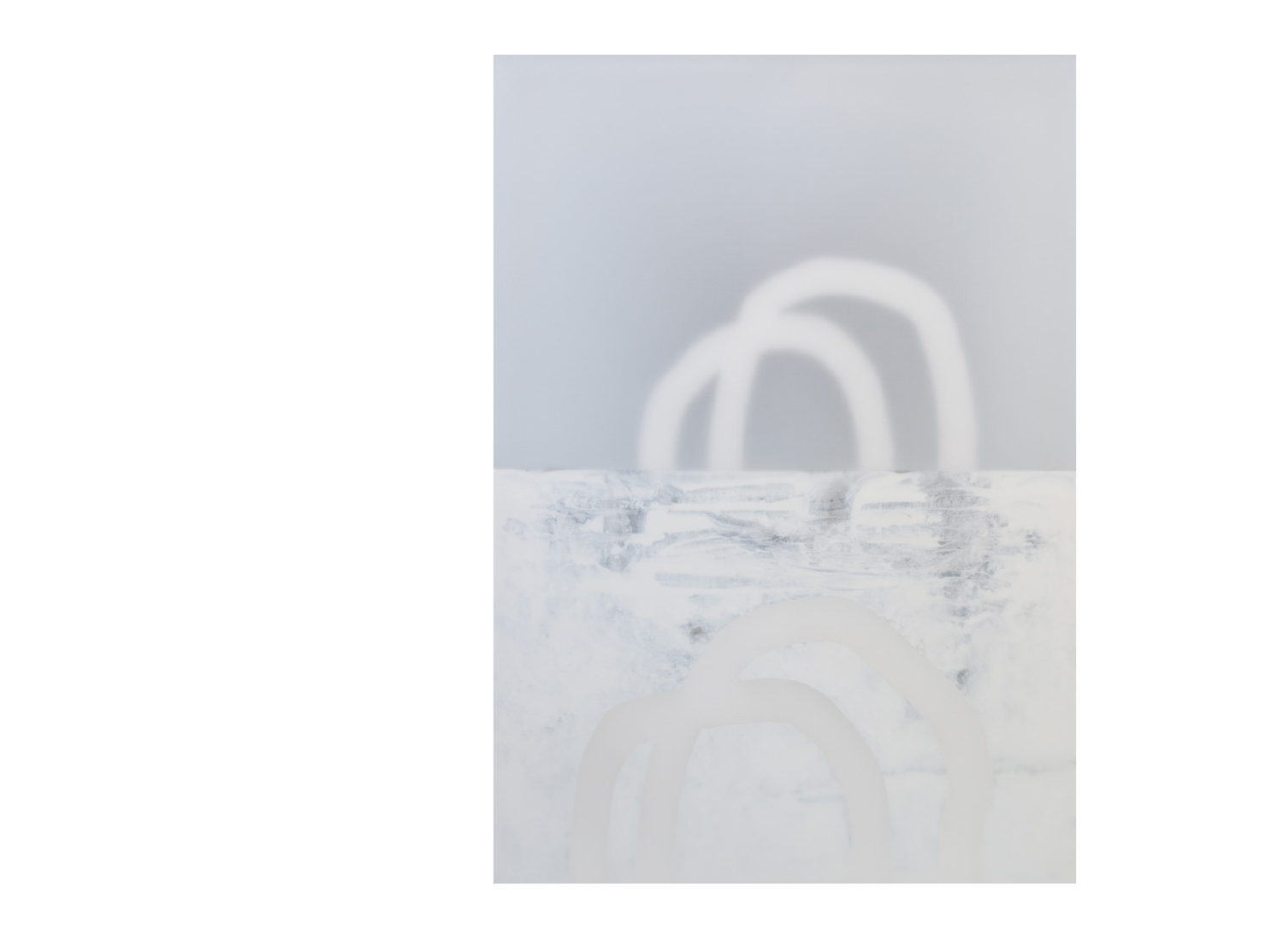

*Zusammenfluss,* mixed media, canvas, 40" x 56"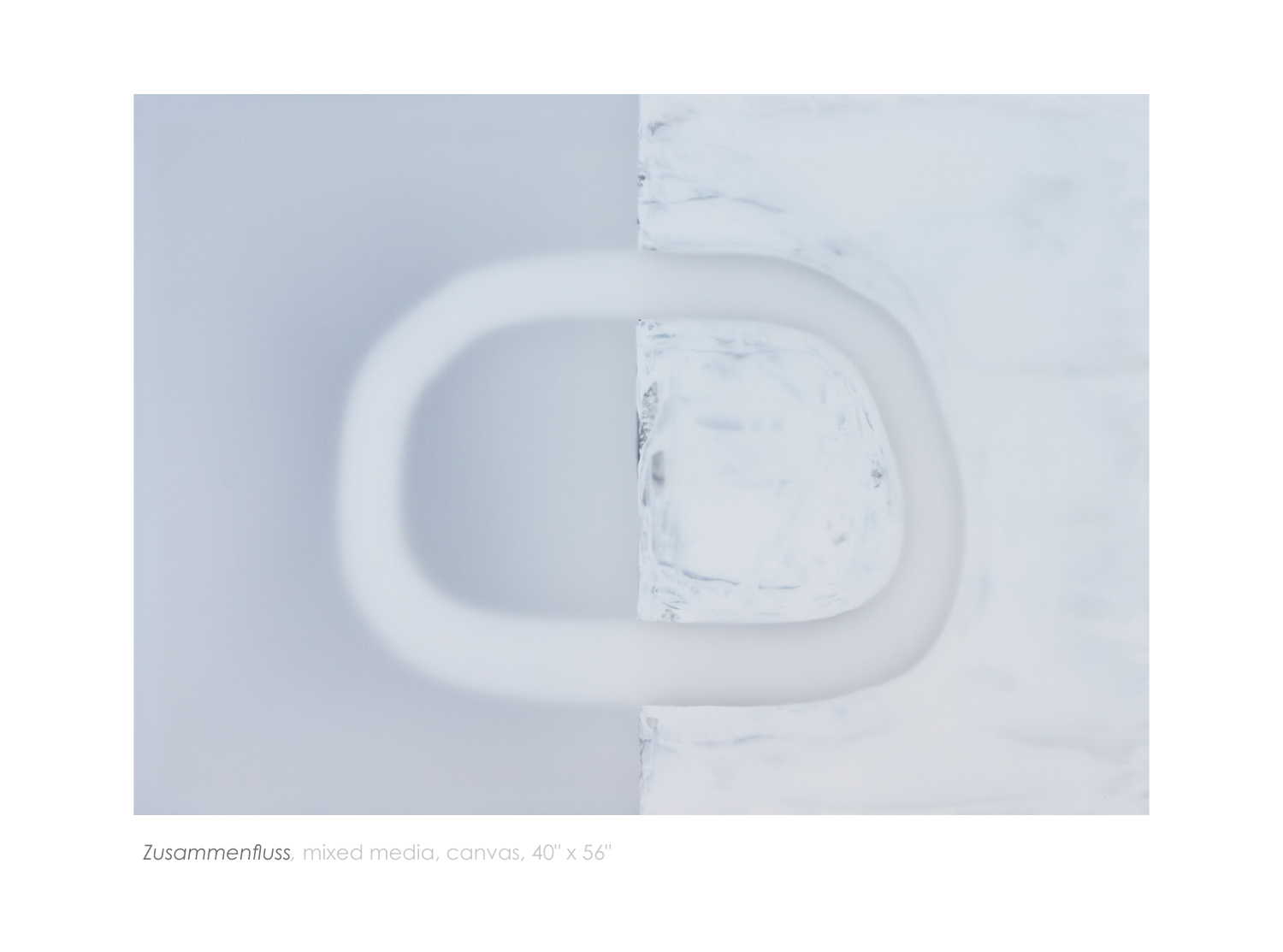

*Same Water 14,* mixed media, canvas, 24" x 27"